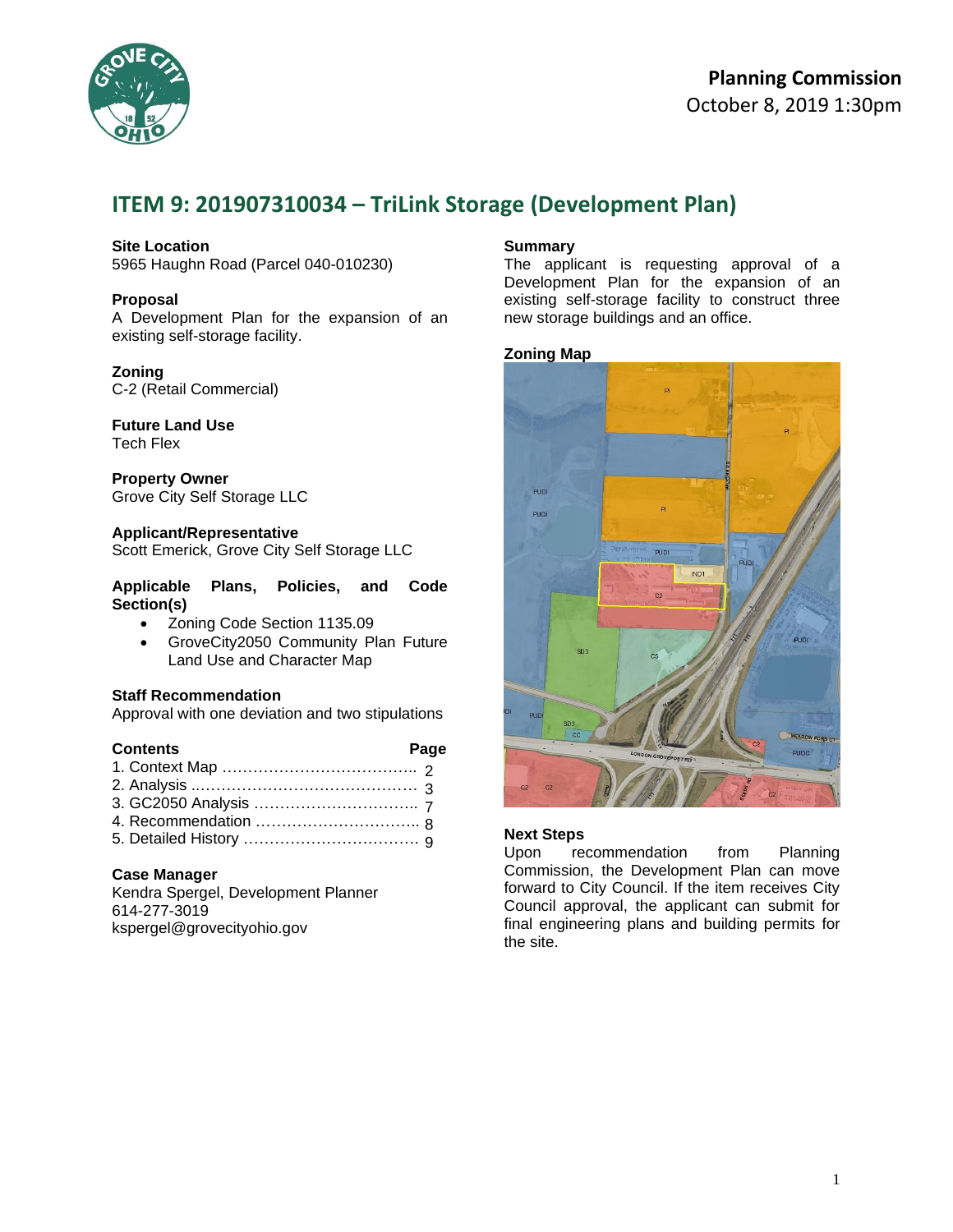# **1. Context Map**

This property is located at 5665 Haughn Road, on the west side of Haughn Road, approximately 1,400 feet north of London-Groveport Road (040-010230).

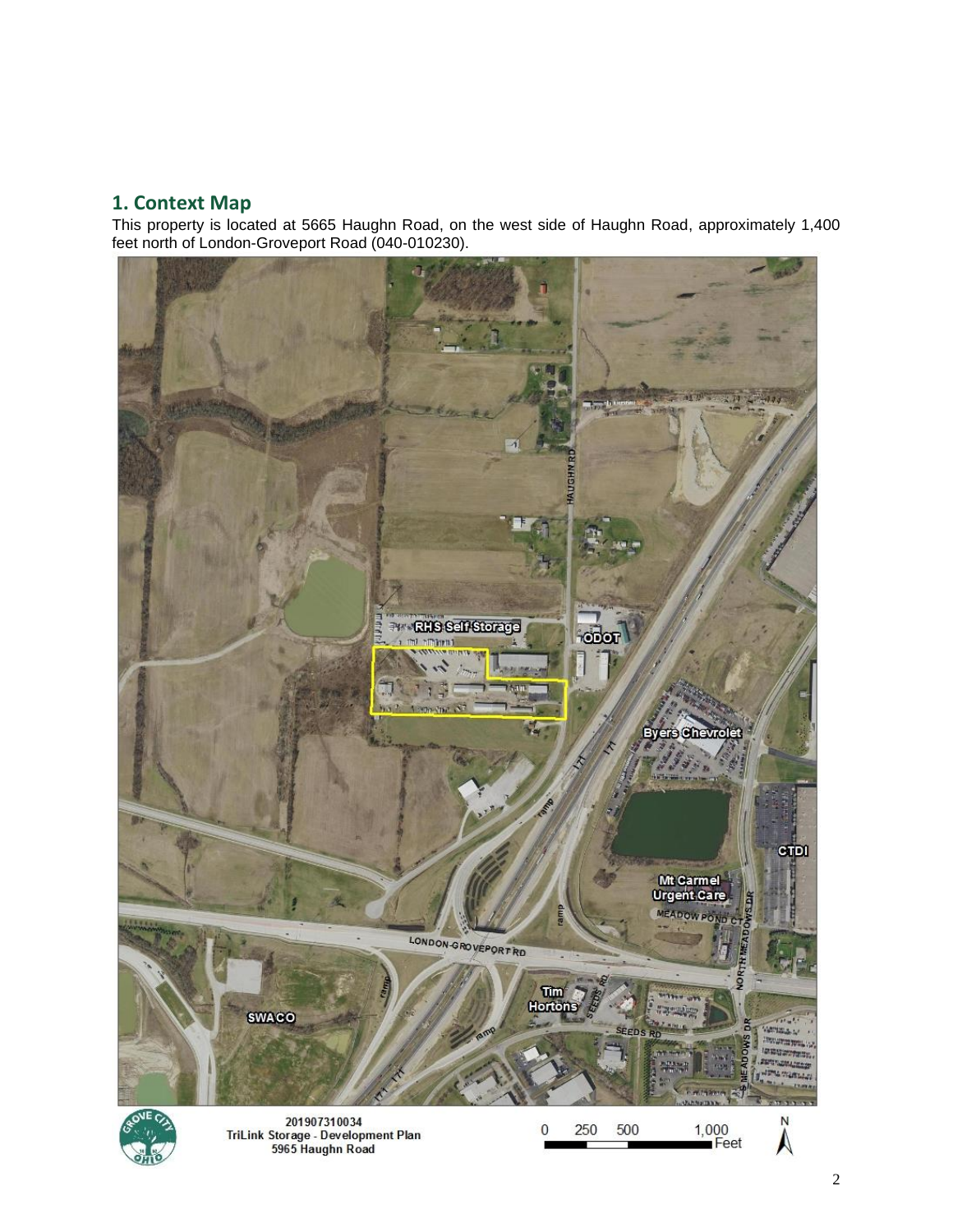# **2. Analysis**

# **Summary**

The applicant is requesting approval of a development plan for the expansion of an existing self-storage facility at 5965 Haughn Road. The expansion is proposed to include two 12,000 square foot storage buildings, a 19,800-square-foot climate-controlled storage building, and a 600-square-foot office. One of the existing buildings is proposed to be demolished to add the climate-controlled building. Other proposed improvements include painting the existing buildings on the site to match the new ones, replacing the gravel on the property with pavement and removing the existing electric fencing at the entrance to the storage area. The site was previously developed while in Jackson Township, prior to its annexation into Grove City in 1999. Due to the use being established while the property was in Jackson Township, a Special Use Permit was approved for the self-storage use in July 2019 as the first step for this proposed expansion.

The GroveCity2050 Future Land Use and Character Map recommends this property be used for Tech Flex uses, which includes light industrial, office and research and development as primary uses. While the self-storage use of the site does not fit into the Tech Flex primary use, it is an existing use which fills a need within the community to provide storage spaces for residents and business, including climatecontrolled storage space for items sensitive to the environment. Additionally, staff believes that expanding the existing use on the site meets Objective LU2 which places priority on developing underutilized land or land adjacent to existing development in lieu of developing on undeveloped land on the City's edge. The business will be continuing operations on its original site instead of moving to another area to expand.

## **Site Plan**

The site will continue to be accessed from the existing curb cut onto Haughn Road with no other access points proposed. A new parking lot is proposed at the front of the site with eight parking spaces (however there is an inconsistency on the landscape plan that shows 10 parking spaces), as well as a new 600 square foot office. All pavement markings and parking lot striping are proposed to be done in white. An existing 4,560-square-foot building is proposed to remain in the front.

The storage area is proposed to be accessed by a wrought iron gate and fence which will replace the existing electric fencing. Three of the existing storage buildings will remain, with a fourth being demolished to accommodate Building A, the proposed climate-controlled building, which will be 19,800 square feet in size and constructed in two phases. Buildings B and C will each be 12,000 square feet in size and be designed as more traditional storage buildings with a garage-style door leading from the outside into each unit. A minimum of 28 feet is proposed between the buildings, which will allow for vehicles to access each of the units without blocking the rest of the drive.

Most of the site is currently graveled but is proposed to be paved with asphalt in all areas needed to access the storage buildings. Some of the existing gravel and an out-building in the west portion of the site will remain. An electrical easement runs through a large portion of the center of the site and contains three additional easements within it (sanitary sewer, water and utility). Development in this electrical easement is fairly restricted with no structures or landscaping permitted above 10 feet in height. Development will be kept out of the easement area entirely, with the exception of some asphalt.

The applicant has indicated that the site currently utilizes private sanitary and water services with an onsite well and septic system. Connection to public services is not proposed with this expansion, with the exception of utilizing public water to add needed fire hydrants on the site. Additionally, stormwater management on the site is proposed to be underground with storm chambers leading out to Haughn Road. The existing line that this chamber will connect with and other existing utilities on and nearby the site (including the location of the well and septic system), as well as all of the proposed grading for the site, have not been shown. Further review of all utilities, including the water line for the hydrants and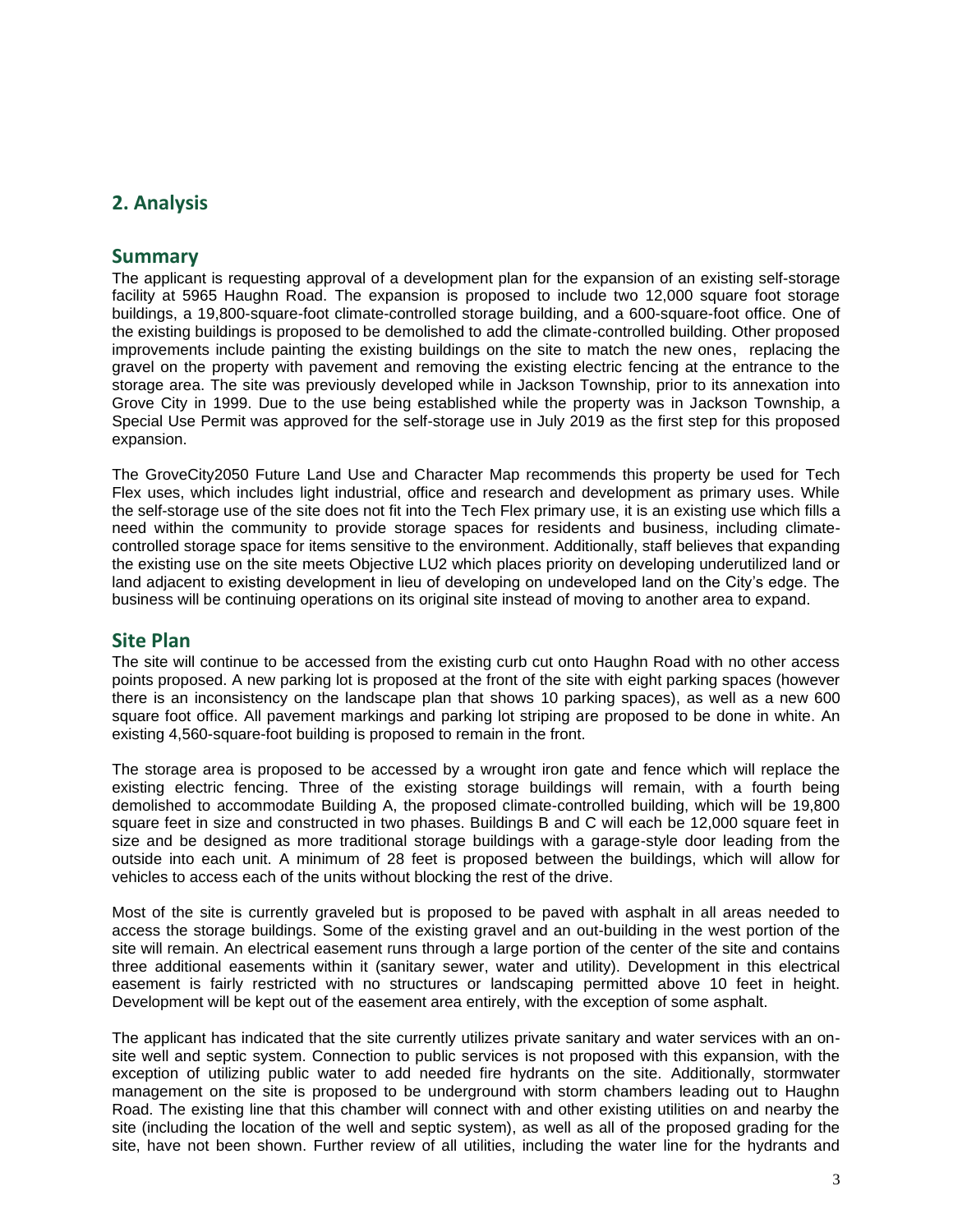stormwater management will occur during the Final Engineering Plan phase; however, if any updates to the site's stormwater management require a reconfiguration of the site's layout, a development plan amendment may be needed.



# **Landscaping**

A landscaping plan was submitted for the site that shows different landscaping at the front and perimeter of the property. Due to the site's visibility from I-71, extensive landscaping has been provided in the areas where improvements on the site are proposed. The site currently has very little landscaping, not meeting any of the Code requirements, and in Staff's opinion, the proposed landscaping will create a more aesthetically pleasing development.

A continuous row of evergreen trees (Norway Spruces) are proposed along the south and north property lines along portions improved with new buildings and pavement. A portion of the east property line (behind the Capital City Mechanical site) is proposed with the line of evergreen trees as well. Trees have not been proposed along the north property line adjacent to the climate-controlled building and the Capital City Mechanical building, as there is a shared access drive in that area which Capital City uses. Staff is supportive of having this area unlandscaped, as not enough room can be provided for the installation of the needed plantings for the proposed building and the access drive.

A continuous row of evergreen shrubs, Mint Julep Junipers, are proposed along the south side of the parking spaces to prevent any headlight glare to the property to the south, which is currently used as residential. A combination of trees, shrubs, ornamental grasses and annuals are proposed at the site's entrance. The existing pole sign is also proposed to be landscaped with ornamental grasses and shrubs.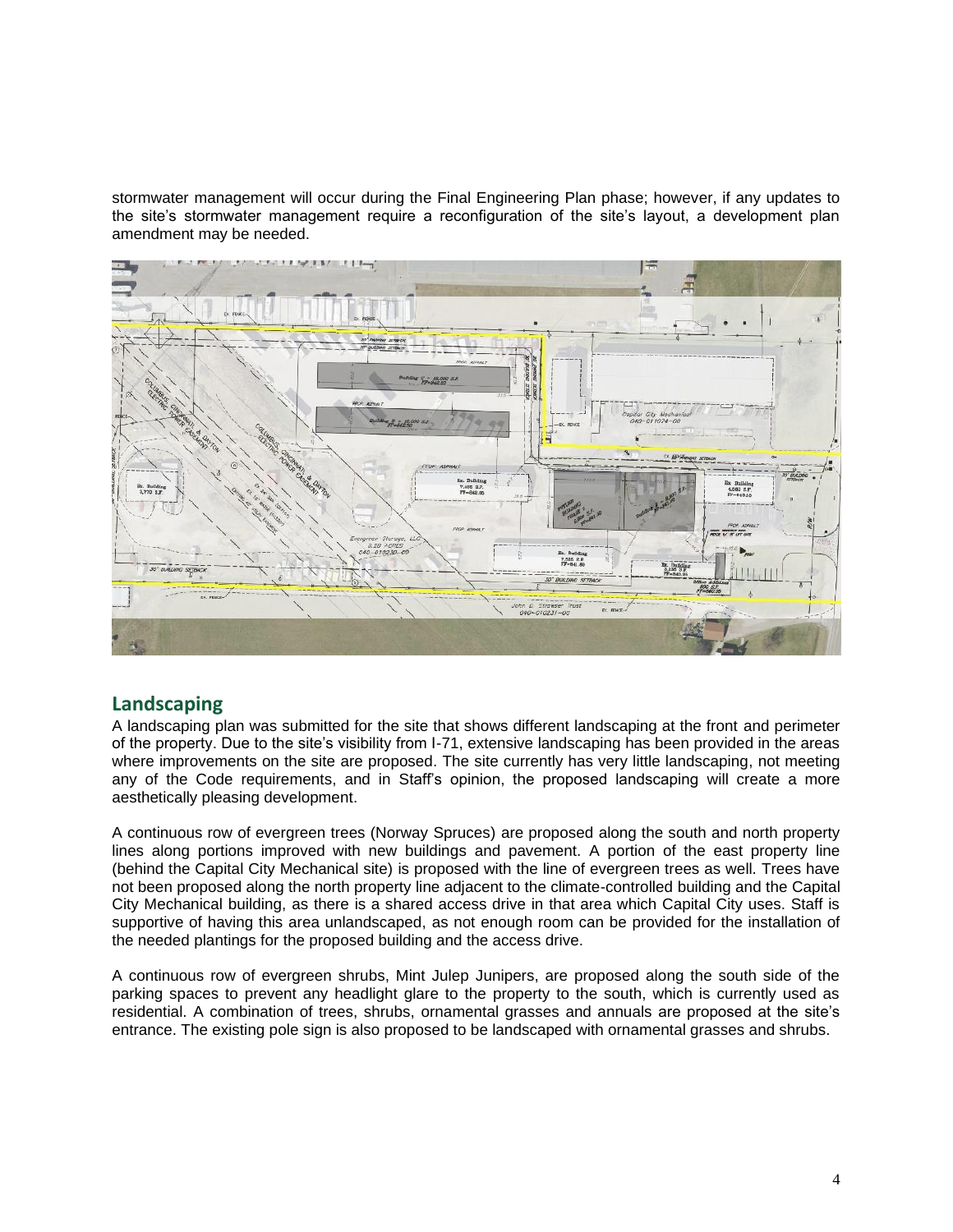# **Buildings**

Each unit in Buildings B and C will be accessed from garage-style doors on the outside, with larger units on the sides and smaller units on each of the ends. These buildings will be single-story and approximately nine feet in height. Each will be 12,000 square feet and finished primarily in vertical metal siding (CORLE Building Systems "Ash Grey"), with each of the unit doors also constructed of metal (Janus International "Satin White"). The roofs of each building will be flat and metal ("Galvalume") and include a metal trim (CORLE Building Systems "Harbor Blue").

## *North and South Elevations Buildings B and C*



# *East and West Elevations Buildings B and C*



The climate-controlled storage building, Building A, will be 19,800 square feet in size and is proposed in two phases with the first/front 9,900 square feet constructed first and the second 9,900 square feet as a future phase 2. This building will be one-story with a maximum height of approximately nine feet. The units are proposed to be accessed from inside the building with eight exterior doors proposed to enter/exit. Due to this building's visibility from I-71, and the site being part of the City's Southern Gateway, the front/east side of Building A is proposed to be finished entirely in cultured stone (Cast Natural Stone "Birch Falls Ledgestone"). The remaining three sides of the building will be finished in the same vertical metal siding as the other proposed storage buildings. Blue trim along the roofline that matches what is to be used on Buildings B and C is proposed around the entire building, along with a flat metal roof that will match what is to be used on the other storage buildings. Each of the doors into the building is proposed to be white in color and have a window located at eve level.

## *Front/East Elevation Building A*



## *Side/North Elevation Building A*

|                    | 24 GA STANDING SEAM METAL ROOF | 26 GA METAL TRIM/GUTTERS |
|--------------------|--------------------------------|--------------------------|
|                    |                                |                          |
| 26 GA METAL SIDING |                                | 26 GA METAL SIDING -     |

The proposed office will be 600 square feet in size and be an extension of an existing 3,135- square-foot building. As with the climate-controlled building, due to this building's visibility from I-71, it is also proposed to have increased architectural details. The front/east and sides will be finished in the same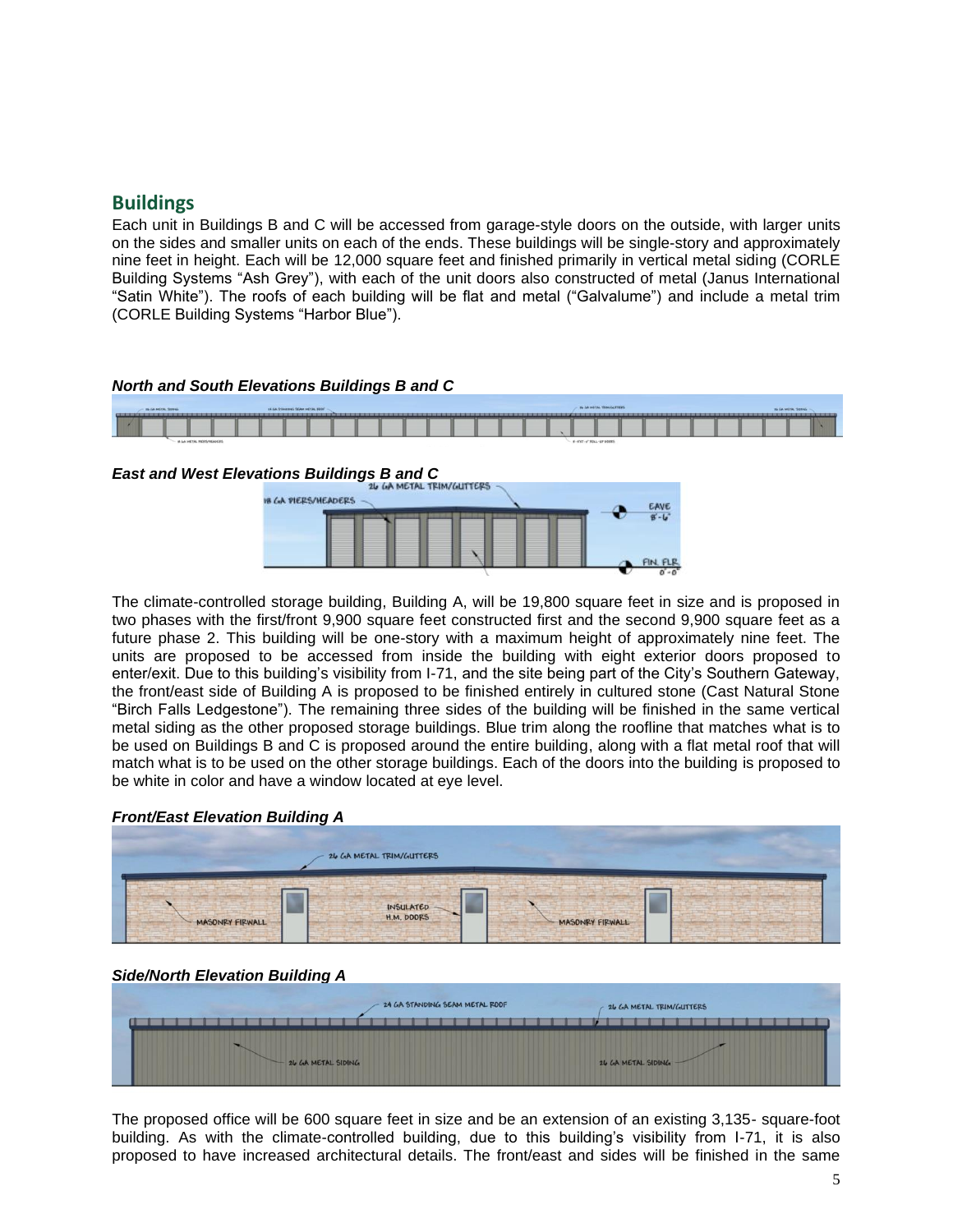cultured stone as the climate-controlled building, and large windows will be installed on each of these sides as well. The building's rear will have vertical metal siding as has been proposed on the other buildings. The building will be one-story and approximately 19 feet in height with a pitched, blue metal roof that matches the trim used on the other buildings with blue awnings (on the building's front) in the same shade.

No dumpster will be located on the site, and as such, no dumpster enclosure has been proposed.





# **Parking**

A front parking lot is proposed as part of the site's improvements; however, plans are inconsistent with the amount of spaces proposed. Most of the plan sheets show a parking lot with eight spaces, including one ADA space, but the landscape plan shows 10 spaces and no ADA space. To comply with ADA requirements, and to remain consistent, the landscape plan will need to be updated to match the other sheets. Each space is proposed to be 162 square feet in size (9' by 18') which is below the minimum size requirement of 180 square feet in code. Staff is supportive of granting a deviation from the parking space size requirements to permit the 162 square foot spaces, as they will require less impervious area and this size has been approved on many past commercial and industrial sites.

# **Lighting**

A photometric plan was submitted that shows different lighting throughout the site. The plan incorporates an old version of the site's layout and will need to be updated with the current layout. Additionally, the plan does not show the limits of the proposed pavement on the site or existing lighting from the current buildings. An updated version will be needed to confirm if the 0.5 footcandle minimum will be met on the site. All site lighting is proposed via building wall pack fixtures. Each fixture will be black and LED with a similar style to wall packs used on other commercial and industrial buildings. In order to create a safer development and comply with the Code requirement of 0.5 footcandle minimum in all vehicular and pedestrian areas, additional lighting fixtures will need to be added throughout the site or lighting output levels on proposed fixtures will need to be increased.

# **Signage**

A wall sign is proposed on the front/east side of the office building and will contain blue and green channel lettering. A review of this sign for conformance with Chapter 1145 will occur with a separate sign permit submitted to the Building Division.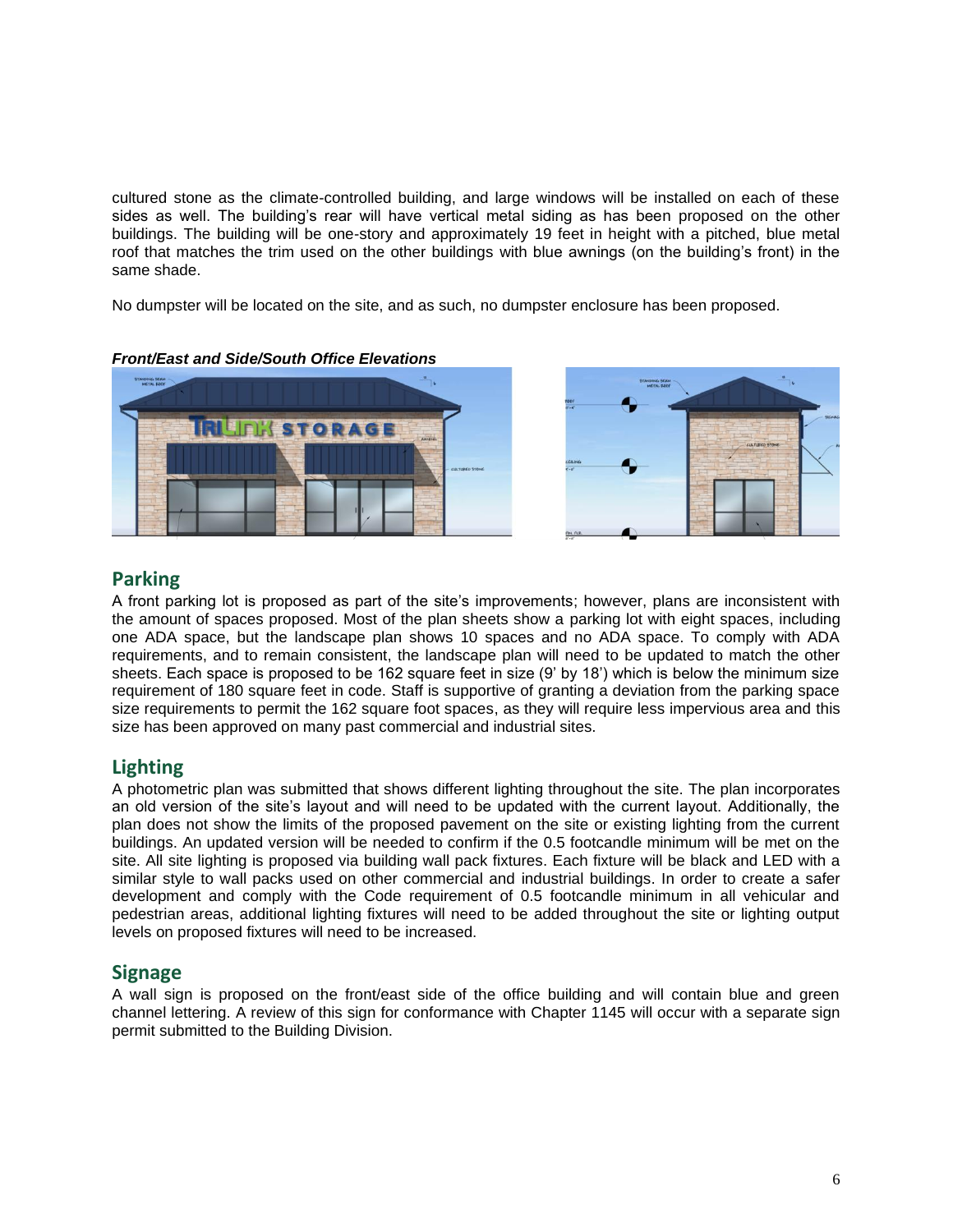# **3. GroveCity2050 Guiding Principles Analysis**

The City of Grove City adopted the GroveCity2050 Community Plan in January 2018, which contains specific goals, objectives and actions to guide growth in the community. Five guiding principles are identified that articulate Grove City's community values and direct the recommendations in the Plan. Applications submitted to Planning Commission are reviewed based on these five Guiding Principles:

## **(1) The City's small-town character is preserved while continuing to bring additional employment opportunities, residents and amenities to the community.**

**Finding Can Be Met:** The proposed expansion of the existing self-storage business will provide a service to existing and future residents, particularly given the number of residential projects recently approved or under construction, including Beulah Park, Farmstead and Brown's Farm. The new property owner is also working to improve the existing conditions on the site by removing scrap and inoperable vehicles on the property, paving much of the property which is currently graveled, removing the electric fence at the site's front and updating existing buildings.

## **(2) Quality design is emphasized for all uses to create an attractive and distinctive public and private realm.**

**Finding is Met:** The site is located in the City's Southern Gateway area, which encompasses properties visible from I-71 and along SR 665. The proposed development will utilize high-quality materials, including cultured stone and more muted colors, which have been utilized in other recent developments on London Groveport Road such as the KFC and Valvoline. The site, which is currently sparsely landscaped, will contain a variety of plantings, including landscaping beds in the front, a hedge to screen the parking spaces and trees along the sides of the site to help break up the mass of the buildings and better screen the property from view. Furthermore, the site is in the process of being improved by removing the scrap and inoperable vehicles, improving the current buildings and applying asphalt paving to the property in place of gravel.

## **(3) Places will be connected to improve the function of the street network and create safe opportunities to walk, bike and access public transportation throughout the community.**

**Not Applicable:** The site is located off the southernmost portion of Haughn Road away from the City's public transit lines, does not contain sidewalks and is not included for future bikeways as per the GroveCity2050 Transportation Improvements Map. Staff is supportive of not installing sidewalks along the Haughn Road right-of-way, as the character of the area currently is more rural in nature and is fairly disconnected from the larger development that may occur further to the west and north, not necessarily warranting improvements to the pedestrian network at this time.

## **(4) Future development will preserve, protect and enhance the City's natural and built character through sustainable practices, prioritizing parks and open space and emphasizing historic preservation.**

**Not Applicable:** Commercial properties, unlike residential properties, are not required to include open space or parks for public usage. However, they are still held to lot coverage requirements for footprints of each building. The C-2 district permits a maximum of 75 percent lot coverage, which this site will meet with only 18.5 percent lot coverage proposed. Additionally, a number of improvements are proposed on the site that staff believes will enhance the natural and built character of the property including landscaping, decorative fencing at the site's front, updates to the current buildings and high quality design proposed for the the buildings with cultured stone on areas visible from I-71 and more muted colors as has been used on other recently approved projects.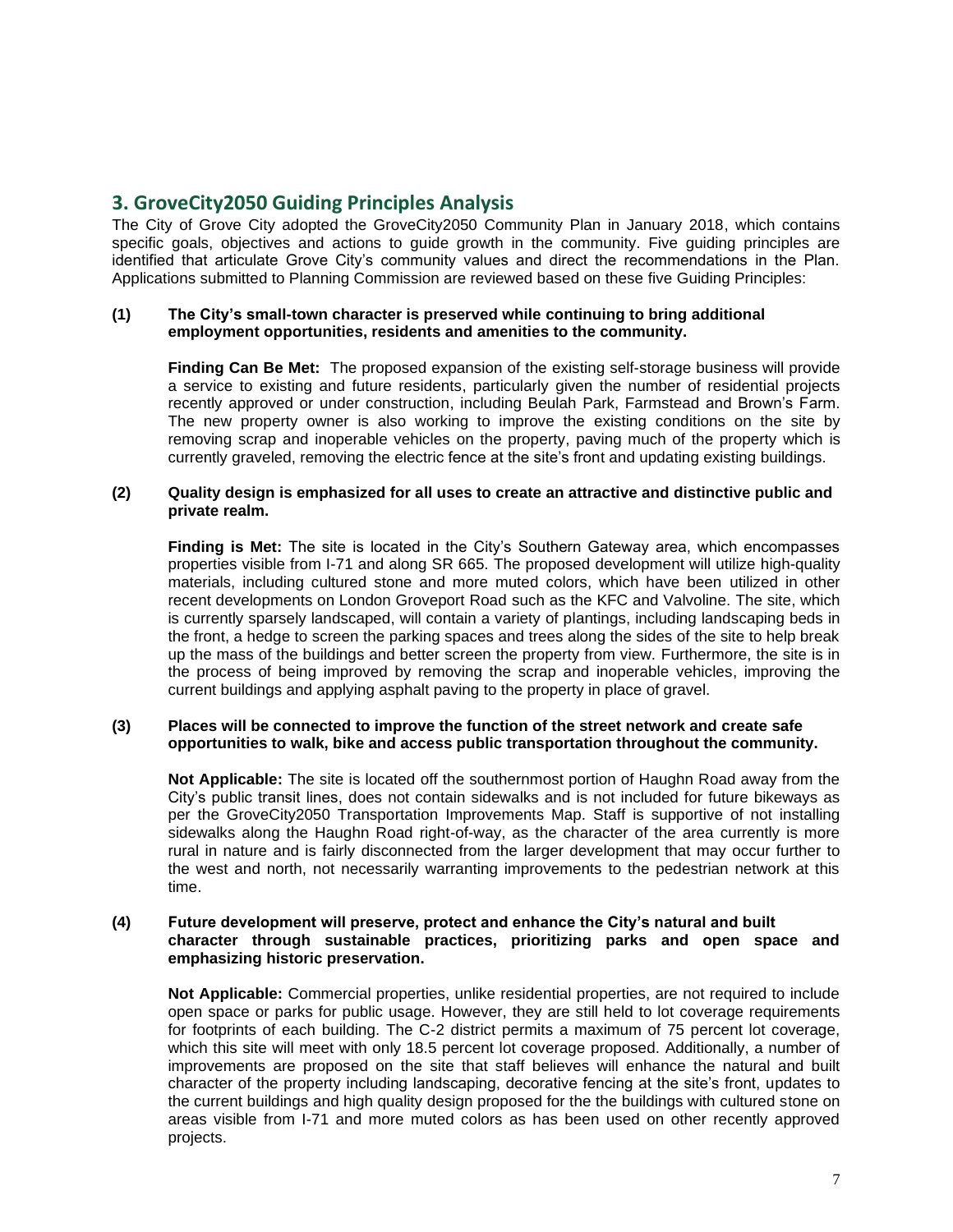## **(5) Development provides the City with a net fiscal benefit.**

**Finding is Not Met:** Although self-storage facilities are a useful service for the community, they do not provide many employment opportunities and consume large tracts of land. GroveCity2050's Future Land Use and Character Map recommends this site be used for Tech Flex, which has recommended uses including research and development, light industrial and office space, which provide considerably more employment opportunities and typically provide higher wages. However, given that the use is existing on the site and the site will likely be disconnected from the larger redevelopment of the area, Staff is supportive of the request to expand the existing use on the property. Additionally, as this proposal is an expansion of an existing site, it meets Land Use Objective LU2 for developing on underutilized land in lieu of developing on land in the city's edge. Staff is supportive of the expansion, as it will fill in more of the existing site, while improving on the existing condition of the property, instead of developing new and leaving the site unimproved.

## **4. Recommendation**

After review and consideration, the Development Department recommends Planning Commission make a recommendation of approval to City Council for the development plan with the following deviation and stipulations.

- 1. A deviation shall be granted to permit the parking spaces to be 162 square feet in size.
- 2. The landscape plan (Sheet L-1) shall be updated to show the eight proposed parking spaces that are shown on the other plan sheets.
- 3. A photometric plan shall be submitted showing the updated site's layout, all lighting on the site including the existing buildings, and that it is in conformance with the 0.5 footcandle minimum.